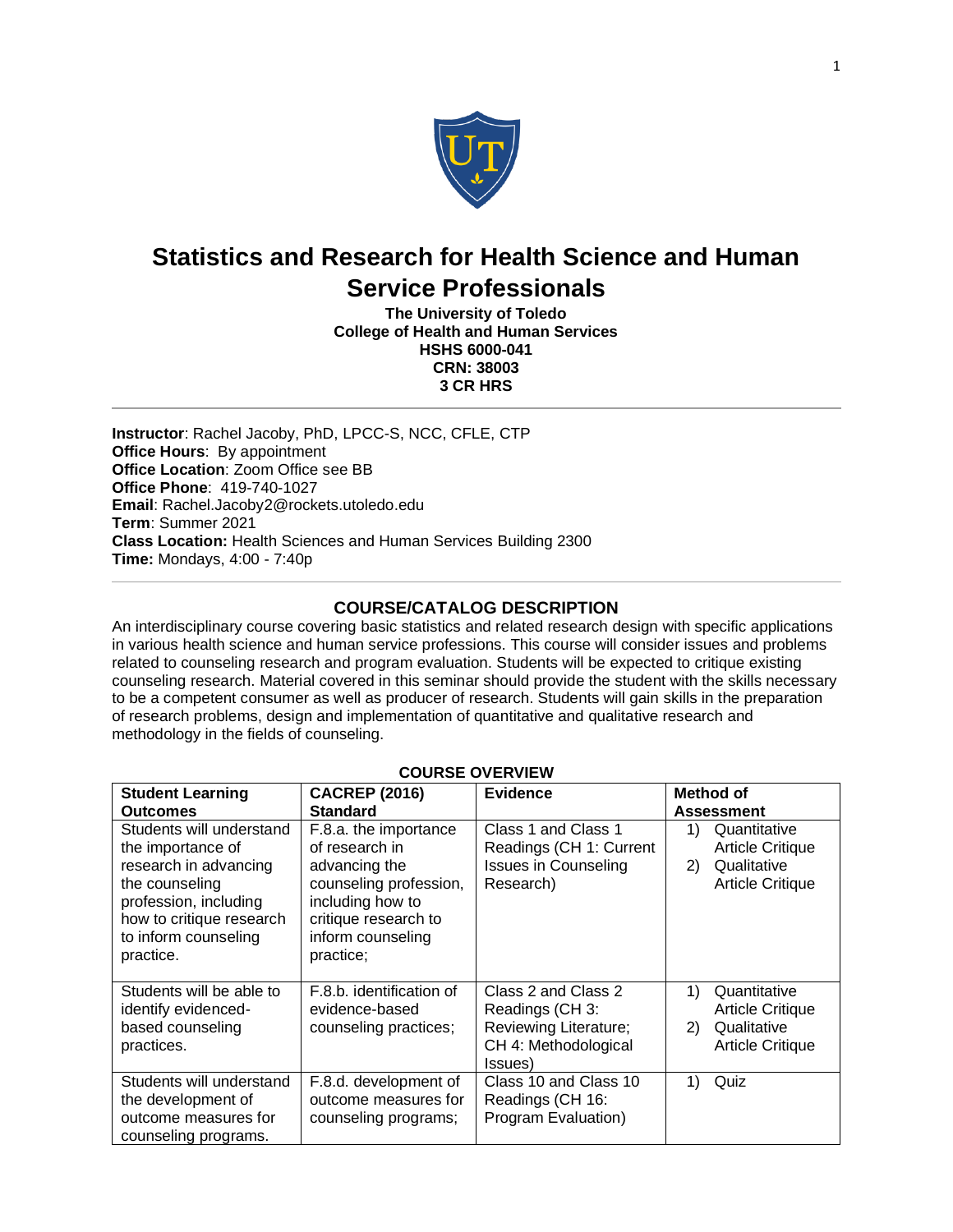|                                                                                                                                              |                                                                                           |                                                                                                                                                                                                                                                                                                                                                                                         | 2                                                                                                                           |
|----------------------------------------------------------------------------------------------------------------------------------------------|-------------------------------------------------------------------------------------------|-----------------------------------------------------------------------------------------------------------------------------------------------------------------------------------------------------------------------------------------------------------------------------------------------------------------------------------------------------------------------------------------|-----------------------------------------------------------------------------------------------------------------------------|
| Students will understand<br>the evaluation of<br>counseling interventions<br>and programs.                                                   | F.8.e. evaluation of<br>counseling<br>interventions and<br>programs;                      | Class 10 and Class 10<br>Readings (CH 16:<br>Program Evaluation)                                                                                                                                                                                                                                                                                                                        | 1)<br>Quiz                                                                                                                  |
| Students will be able to<br>identify and differentiate<br>between qualitative,<br>quantitative, and mixed<br>methods designs.                | F.8.f. qualitative,<br>quantitative, and<br>mixed research<br>methods;                    | Classes 4, 5, 6, 7, 8, and<br>9 and Class 4, 5, 6, 7, 8,<br>and 9 Readings (CH 5<br><b>Basic Statistical</b><br>Concepts; CH 6<br><b>Experimental Designs;</b><br><b>CH 7 Predictive</b><br>Designs; CH 13 Survey<br>Designs; CH 8 Single<br>Case Designs; CH 9<br>Case Study; CH 10<br>Grounded Theory; Ch 11<br>Phenomenology; CH 12<br>Narrative Research; CH<br>15 Action Research) | Quantitative<br>1)<br><b>Article Critique</b><br>Qualitative<br>2)<br><b>Article Critique</b>                               |
| Students will be able to<br>identify and apply<br>designs used in<br>research and program<br>evaluation.                                     | F.8.g. designs used in<br>research and program<br>evaluation;                             | Classes 4, 5, 6, 7, 8, and<br>9 and Class 4, 5, 6, 7, 8,<br>and 9 Readings (CH 5<br><b>Basic Statistical</b><br>Concepts; CH 6<br><b>Experimental Designs;</b><br><b>CH 7 Predictive</b><br>Designs; CH 13 Survey<br>Designs; CH 8 Single<br>Case Designs; CH 9<br>Case Study; CH 10<br>Grounded Theory; CH<br>11 Phenomenology; CH<br>12 Narrative Research;<br>CH 15 Action Research) | Quiz<br>1)                                                                                                                  |
| Students will be able to<br>identify and apply<br>statistical methods used<br>in conducted counseling<br>research and program<br>evaluation. | F.8.h. statistical<br>methods used in<br>conducting research<br>and program<br>evaluation | Classes 4, 5, and 6 and<br>Class 4, 5, and 6<br>Readings (CH 5 Basic<br><b>Statistical Concepts; CH</b><br>6 Experimental Designs;<br>CH 7 Predictive<br>Designs; CH 13 Survey<br>Designs)                                                                                                                                                                                              | Research<br>1)<br>Proposal                                                                                                  |
| Students will be able to<br>understand the<br>importance of data and<br>analysis and the use of<br>data in the counseling<br>profession.     | F.8.i. analysis and use<br>of data in counseling;                                         | Classes 4, 5, 6, 7, 8, and<br>9 and Class 4, 5, 6, 7, 8,<br>and 9 Readings (CH 5<br><b>Basic Statistical</b><br>Concepts; CH 6<br><b>Experimental Designs;</b><br>CH 7 Predictive<br>Designs; CH 13 Survey<br>Designs; CH 8 Single<br>Case Designs; CH 9<br>Case Study; CH 10<br>Grounded Theory; CH<br>11 Phenomenology; CH<br>12 Narrative Research;<br>CH 15 Action Research)        | Quantitative<br>1)<br><b>Article Critique</b><br>Qualitative<br>2)<br><b>Article Critique</b><br>Research<br>3)<br>Proposal |
| Students will be able to<br>identify and                                                                                                     | F.8.j. ethical and<br>culturally relevant                                                 | Class 1 and Class 1<br>Readings (CH2: Ethics                                                                                                                                                                                                                                                                                                                                            | Quantitative<br>1)<br><b>Article Critique</b>                                                                               |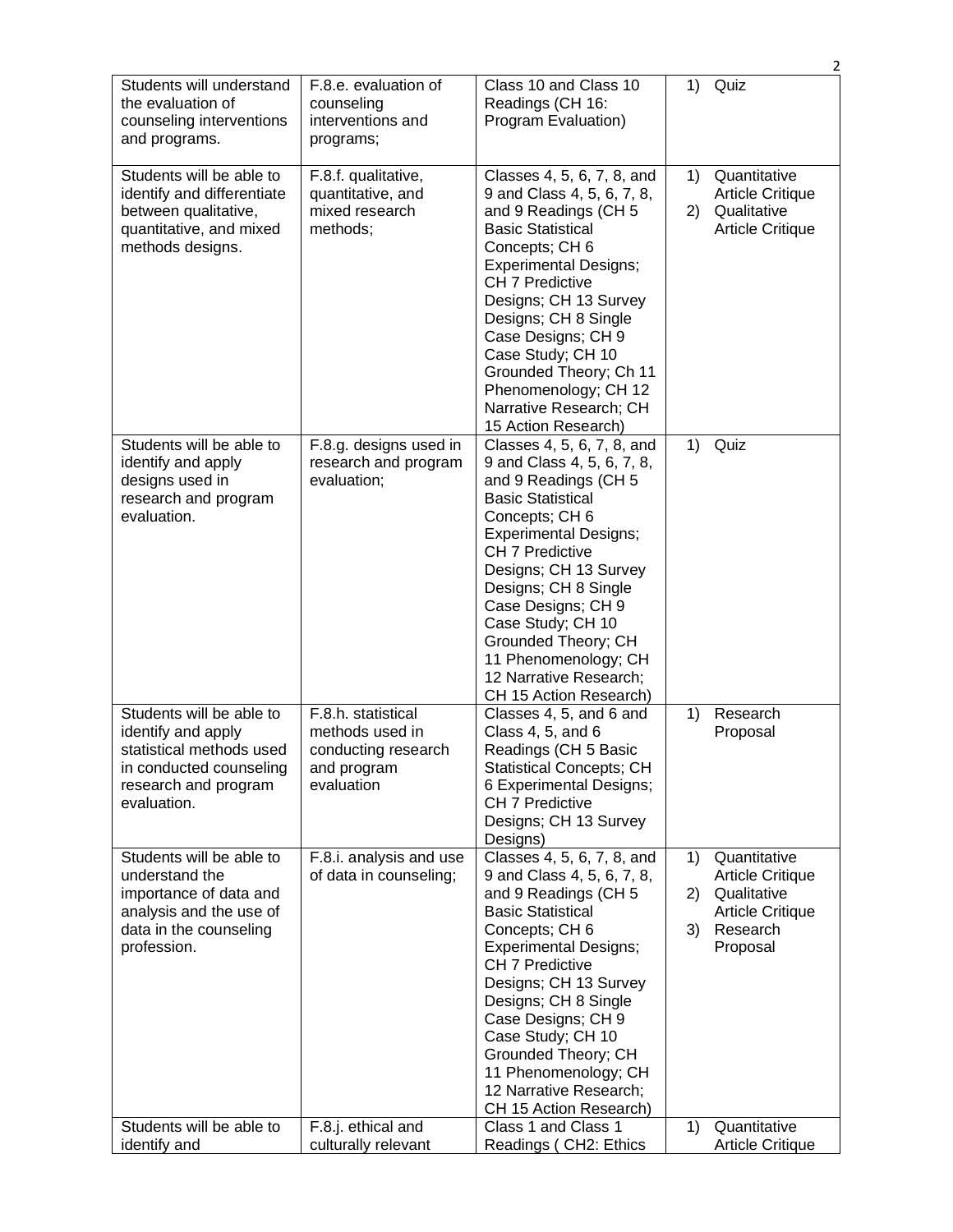| communicate ethical<br>strategies for<br>conducting,<br>and culturally relevant<br>interpreting, and<br>strategies for<br>reporting the results of<br>conducting, interpreting,<br>research and/or<br>and reporting the results<br>of research and/or<br>program evaluation.<br>program evaluation. | in Counseling Research<br>& AARC Standards for<br><b>Multicultural Research)</b> | Qualitative<br><b>Article Critique</b> |
|-----------------------------------------------------------------------------------------------------------------------------------------------------------------------------------------------------------------------------------------------------------------------------------------------------|----------------------------------------------------------------------------------|----------------------------------------|
|-----------------------------------------------------------------------------------------------------------------------------------------------------------------------------------------------------------------------------------------------------------------------------------------------------|----------------------------------------------------------------------------------|----------------------------------------|

3

# **TEACHING STRATEGIES**

This course will be taught in an in-person format. Content will be delivered in person and weekly in modules via blackboard. Using an engaged pedagogy approach, students are expected to be invested co-creators of their learning environment. Due to the abbreviated summer semester, the online nature of this course, and the topics covered in this course, it will be necessary for you to stay current with readings and assignments in order for you to be successful in this course. Students should come to classes prepared and have completed the readings.

Blackboard will be used as an instructional tool. Students should have a computer or access to a computer running Windows XP, Vista, or 7, or a Macintosh with the latest system software and the ability to play audio and video. A high-speed Internet connection with latest versions of either Chrome, Firefox, Safari, or Internet Explorer are recommended as these browsers appear to work best with Blackboard. If you have a problem accessing, reading, displaying, or playing any of the content on the Blackboard site, DO NOT contact your instructor. Instead, contact Learning Ventures (419.530.8835) for assistance.

# **PREREQUISITES**

Admission to a master's degree program in the School of Intervention and Wellness in Counselor Education or School Psychology.

# **REQUIRED TEXTS AND MATERIALS**

Sheperis, C. J., Young, J. S., & Daniels, M. H. (2017). *Counseling research: Quantitative, qualitative, and mixed methods* (2nd ed.). Boston, MA: Pearson.

\*Additional Readings as required, listed on the course schedule and posted to blackboard.

# **COURSE AND INSTITUTIONAL POLICIES**

# **Nondiscrimination on the Basis of Disability**

The University is an equal opportunity educational institution. Please read [The University's Policy Statement](https://www.utoledo.edu/policies/administration/diversity/pdfs/3364_50_03_Nondiscrimination_o.pdf)  [on Nondiscrimination on the Basis of Disability –](https://www.utoledo.edu/policies/administration/diversity/pdfs/3364_50_03_Nondiscrimination_o.pdf) Americans with Disabilities Act Compliance.

# **Diversity and Inclusion**

In concert with the University of Toledo's values and expectations, the students, faculty and staff within the College of Health and Human Services uphold the tenets pledged by the University to respect and value personal uniqueness and differences. Specifically, we will actively participate in the initiatives of the University to attract and retain diverse students, faculty and staff; to challenge stereotypes; and to promote sensitivity toward diversity and foster an environment of inclusion in all curricular and extracurricular activities. Hence, all students enrolled in this course will be expected to:

- Be considerate of the thoughts and ideas of others
- Demonstrate accountability, integrity and honor in all course-related activities
- Promote a collaborative and supportive educational environment
- Treat every individual with kindness, dignity, and respect regardless of:
	- o Gender
		- o Race / Ethnicity
		- o Religion
		- o Sexual Orientation, Gender Identity (including pronouns), Gender Expression
		- o Impairment(s) / Disability(ies)
		- o Political Views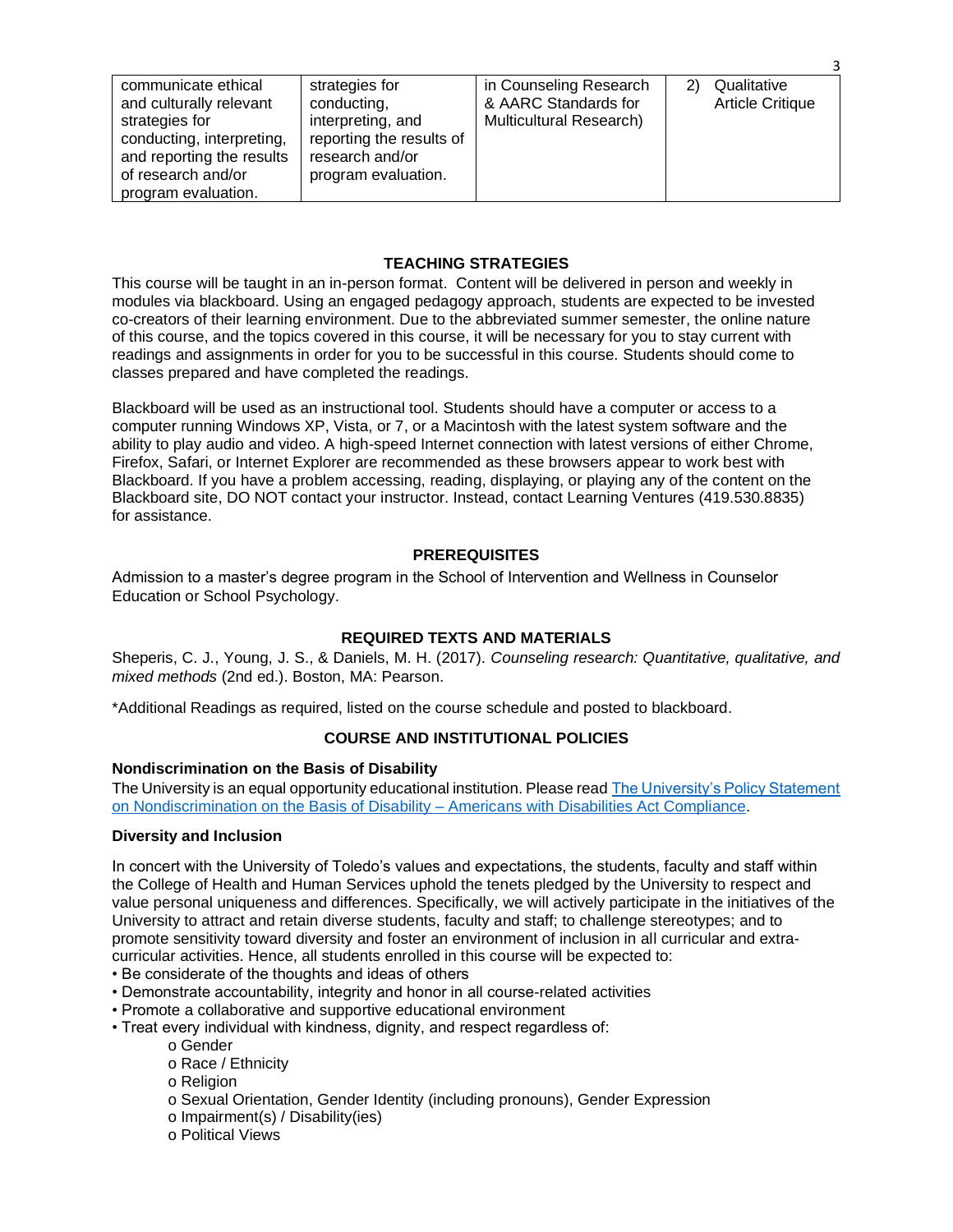o Social Class / Socioeconomic Status o Linguistic Diversity o Nationality / Country of Origin o Other Element(s) of Uniqueness

# **Academic Dishonesty**

Academic dishonesty will not be tolerated. Please read The University's Policy Statement on Academic [Dishonesty.](http://www.utoledo.edu/dl/students/dishonesty.html)

# **Copyright Notice**

The materials in the course website are only for the use of students enrolled in this course for purposes associated with this course, and may not be retained or further disseminated.

### **GRADING POLICIES**

Learners will be assessed as follows. Specific guidelines and grading criteria will be provided with each assignment. Grades and instructor feedback for each assignment will be posted to the Grade Book within one week, if not earlier, after each assignment has been completed.

| <b>Assignments/Assessments</b>         | <b>Total Points</b> |
|----------------------------------------|---------------------|
| Quantitative Article Critique          | 15                  |
| <b>Qualitative Article Critique</b>    | 15                  |
| Quizzes (3 @ 5 points each)            | 15                  |
| <b>Research Questions/Hypotheses</b>   | 5                   |
| Assignment                             |                     |
| Background & Problem Statement         | 5                   |
| Assignment                             |                     |
| Literature Review Outline Assignment   | 5                   |
| Research Design and Methods/Data       | 5                   |
| <b>Collection Assignment</b>           |                     |
| Data Analysis and Implications         | 5                   |
| <b>Outline/Draft</b>                   |                     |
| Implications/Limitations Outline/Draft | 5                   |
| Final Research Proposal                | 25                  |
| Total                                  | 100                 |

Learners are expected to complete and submit all assignments by the due date listed in the Course Schedule**. Late assignments and make-up assessments will not be permitted unless arrangements are discussed and approved well before the required due date**. Ask questions as soon as possible by email or in our online class if you do not understand an assignment. Due to the nature of this course, no extra credit will be offered.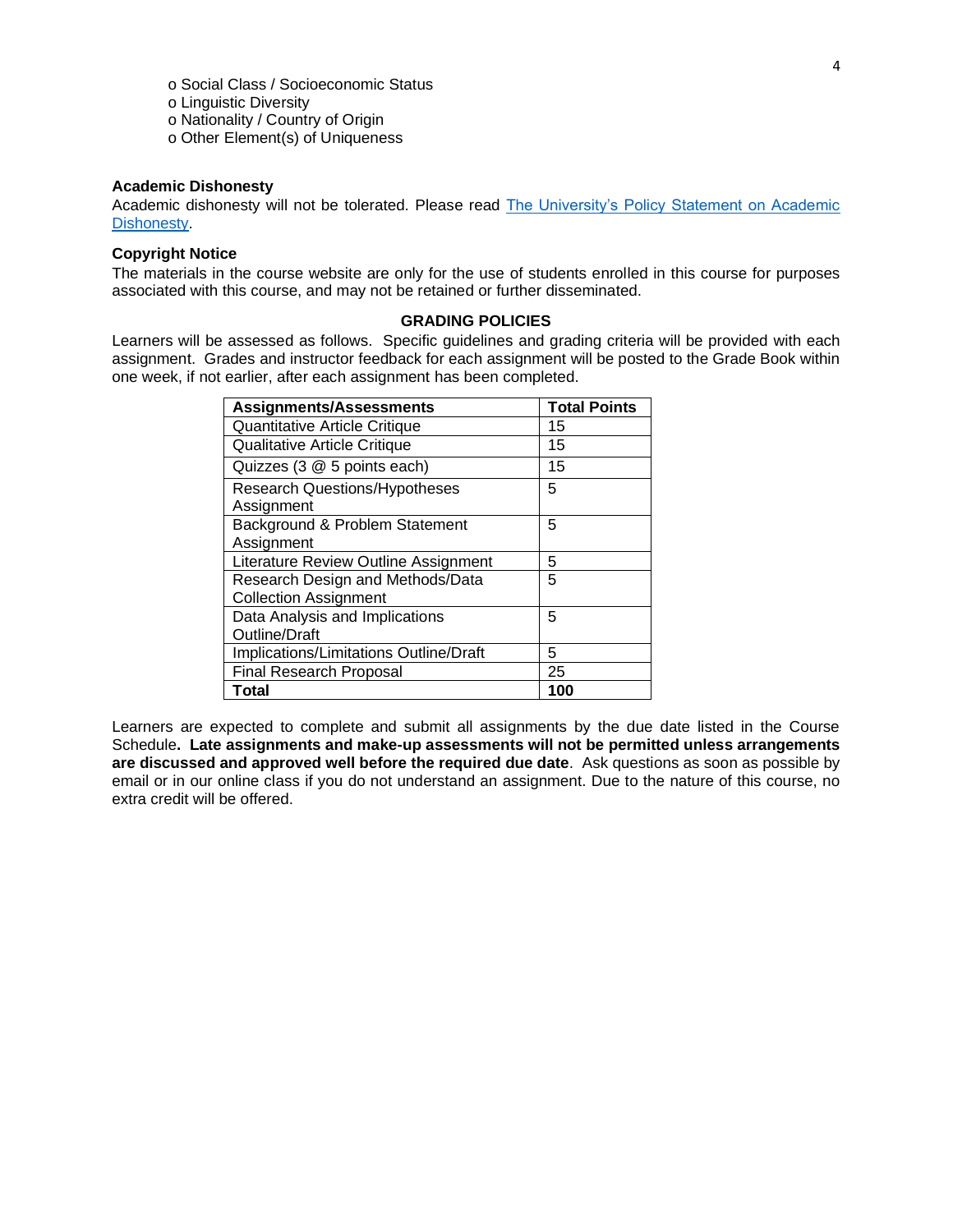The grading scale for this course is as follows:

| A         | 94-<br>100     | $\overline{\mathbf{c}}$ | 73-76.9 |
|-----------|----------------|-------------------------|---------|
| A-        | $90-$<br>93.9  | $\overline{C}$          | 70-72.9 |
| $B+$      | $87 -$<br>89.9 | D+                      | 67-69.9 |
| B         | 83-<br>86.9    | D                       | 63-66.9 |
| <b>B-</b> | 80-            | D-                      | 60-62.9 |
|           | 82.9           |                         |         |

### **AMERICANS WITH DISABILITIES ACT**

The University of Toledo is committed to providing equal access to education for all students. If you have a documented disability or you believe you have a disability and would like information regarding academic accommodations/adjustments in this course, please contact the **Student Disability Services Office** at 419-530-4981 (voice) or 419-530-2612 (TDD).

# **GENERAL ACCESSIBILITY STATEMENT ON COURSE TECHNOLOGY**

In conjunction with The University's commitment to ensuring equal access to all technology-based information, this course contains technologies that learners can use regardless of age, ability or situation. The course's platform, [Blackboard Learn,](http://www.blackboard.com/Platforms/Learn/Resources/Accessibility.aspx) is a certified web-accessible platform, satisfying Level AA conformance criteria of Web Content Accessibility Guidelines (WCAG 2.0). External sites used in the course, such as [Echo360,](http://echo360.com/press-release/echo360-earns-vpat-federal-government-section-508-accessibility-standard-credentialing) are compliant with Section 508 standards, and the media players used in the course support closed captioning, are keyboard operable, and compatible with screen reading software.

If any accommodations, beyond what is provided, are needed for equal access to any of this course content, please contact the instructor as soon as possible. The University of Toledo's Office of Student Disability [Services](http://www.utoledo.edu/offices/student-disability-services/) processes closed captioning requests for videos and other media from the instructor, which may take up to four (4) business days to complete.

### **COMMUNICATION GUIDELINES Email:**

Students are expected to check their UT email account frequently for important course information. If you are having trouble understanding any aspect of this class, please let me know. I am here to help, and will do my best to respond to email within 24 to 48 hours.

#### **Netiquette:**

It is important to be courteous and civil when communicating with others. To ensure your success when communicating online, take time to familiarize yourself with the "dos" and "don'ts" of [Internet etiquette.](https://www.utoledo.edu/dl/students/netiquette.html)

# **LEARNER SUPPORT**

The University of Toledo offers a wide range of academic and student support services that can help you succeed:

### **eTutoring Services**

[The Ohio eTutoring Collaborative,](https://www.etutoring.org/login.cfm?institutionid=232&returnPage) in partnership with The University of Toledo, now provides online tutoring support for all UT students. eTutoring Services are offered in a wide array of subjects, including Writing, Math, Calculus, Statistics, Accounting, Biology, Chemistry, and Anatomy and Physiology.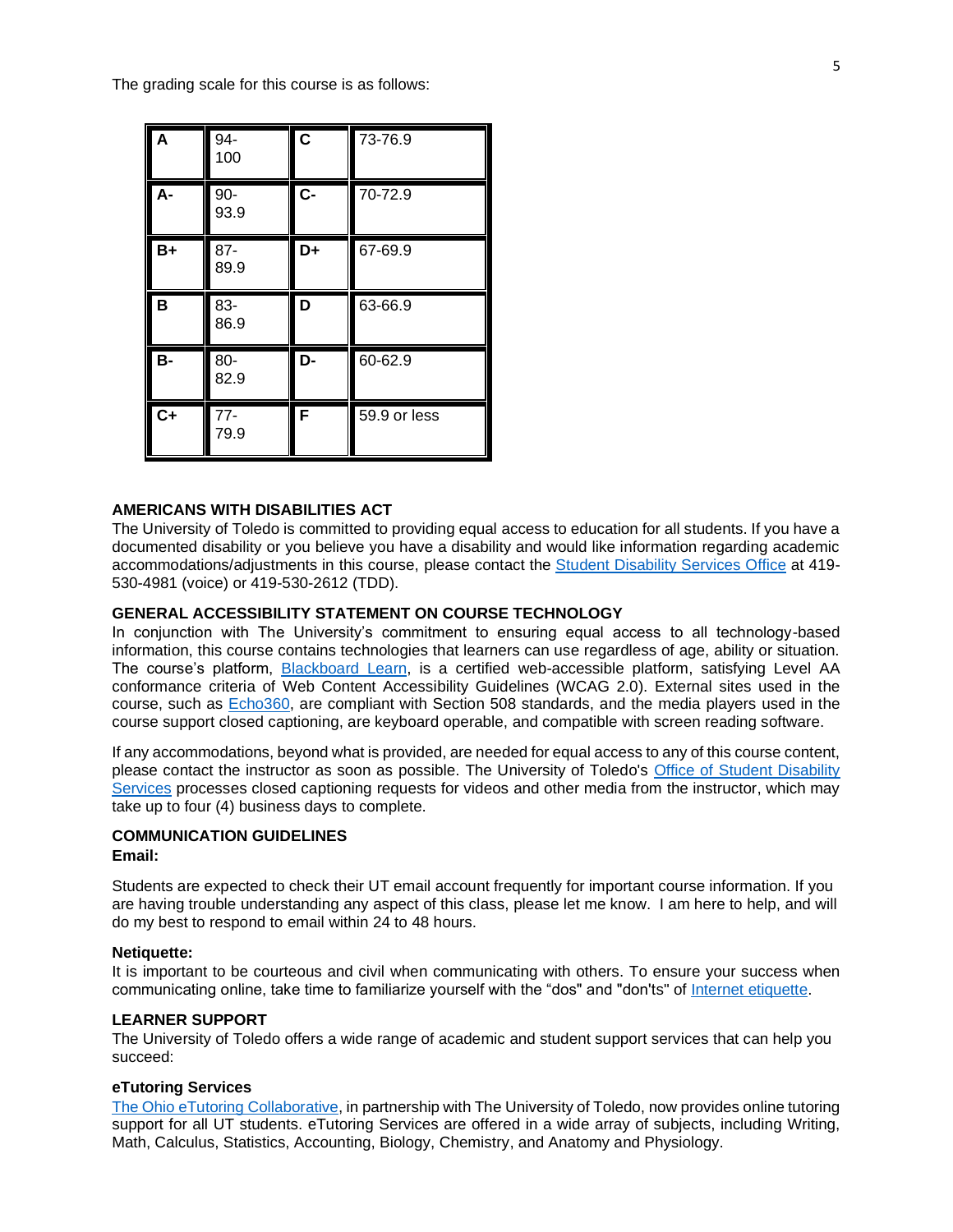# **eLibrary Services Portal**

Th[e eLibrary](http://www.utoledo.edu/dl/students/elibrary.html) is a customized gateway to UT Libraries for online students. It was designed to help you locate the best online library resources without leaving Blackboard.

### **Student Disability Services**

[Student Disability Services](http://www.utoledo.edu/offices/student-disability-services/index.html) provides accommodations and support services to students with disabilities.

### **Counseling Center**

[The Counseling Center](http://www.utoledo.edu/studentaffairs/counseling/) is The University's primary facility for personal counseling, psychotherapy, and psychological outreach and consultation services. The Counseling Center staff provide counseling (individual and group), mental health and wellness programming, and crisis intervention services to help students cope with the demands of college and to facilitate the development of life adjustment strategies.

#### **Military Service Center**

UT's [Military Service Center](https://www.utoledo.edu/call/military/index.html) recognizes the sacrifices of our service members and their families and is dedicated to helping them achieve continued success in life. They provide accessible educational and degree completion opportunities and a wide range of customized support services, including educational benefit processing, mentoring, advocacy, and networking.

# **COURSE ASSIGNMENTS**

# **1) Two (2) Article Critiques: One quantitative (due 6/28) and one qualitative (due 7/12; 15 points each). Due by 11:59p on the dates above on Blackboard.**

Students will critique ONE qualitative and ONE quantitative research publication. For guidelines in this process see (Coughlan, Cronin, & Ryan, 2007; Kazdin, 1995; Maher, 1978; Ryan, Coughlan, & Cronin, 2007, resources on Blackboard, and course texts/articles). These critiques are worth 15 points each (see rubric below).

- a. The articles do not have to be journal articles from a counseling discipline, but they should be mental health related. Articles must be published *no earlier* than 2009.
- b. Read each article to get the big picture and develop a general overall opinion of the article.
- c. Imagine that you have been given these articles to read and review for publication in a journal. Your job is to critically evaluate each article and provide feedback to the journal editor regarding each articles' strengths and weaknesses. The editor will use your feedback to determine whether or not to publish the articles and to provide feedback to the papers' author(s).
- d. You may wish to organize your thoughts along the following four domains: (a) introduction, (b) methods, (c) results, and (d) discussion. The assigned readings provide you with some guideline questions that will help you determine whether or not you think that the authors' efforts were sufficient in each of these four areas. Equally important, try to explain what the authors were attempting to prove and how the results apply to actual clinical practice.
- e. You **do** need an APA title page and a reference section (no abstract needed). Write up your reaction to the papers in a word document, likely between three and five pages (excluding cover page and reference list) in length for each analysis. Submit your critique on blackboard along with a PDF of the article.

| <b>Item</b>                                     | Value      |
|-------------------------------------------------|------------|
| Strengths & Weaknesses of the Introduction      | /2         |
| Strengths & Weaknesses of the Methods           | ΙЗ         |
| Strengths & Weaknesses of the Results           | ′3         |
| Strengths & Weaknesses of the Discussion        | /2         |
| Multicultural/Diversity Strengths & Weaknesses  | $\sqrt{2}$ |
| APA Format with a cover page, reference section | /2         |
| (correctly formatted)                           |            |
| Inclusion of a copy of the article reviewed     |            |
| <b>Total</b>                                    | /15        |

#### Article Critique Rubric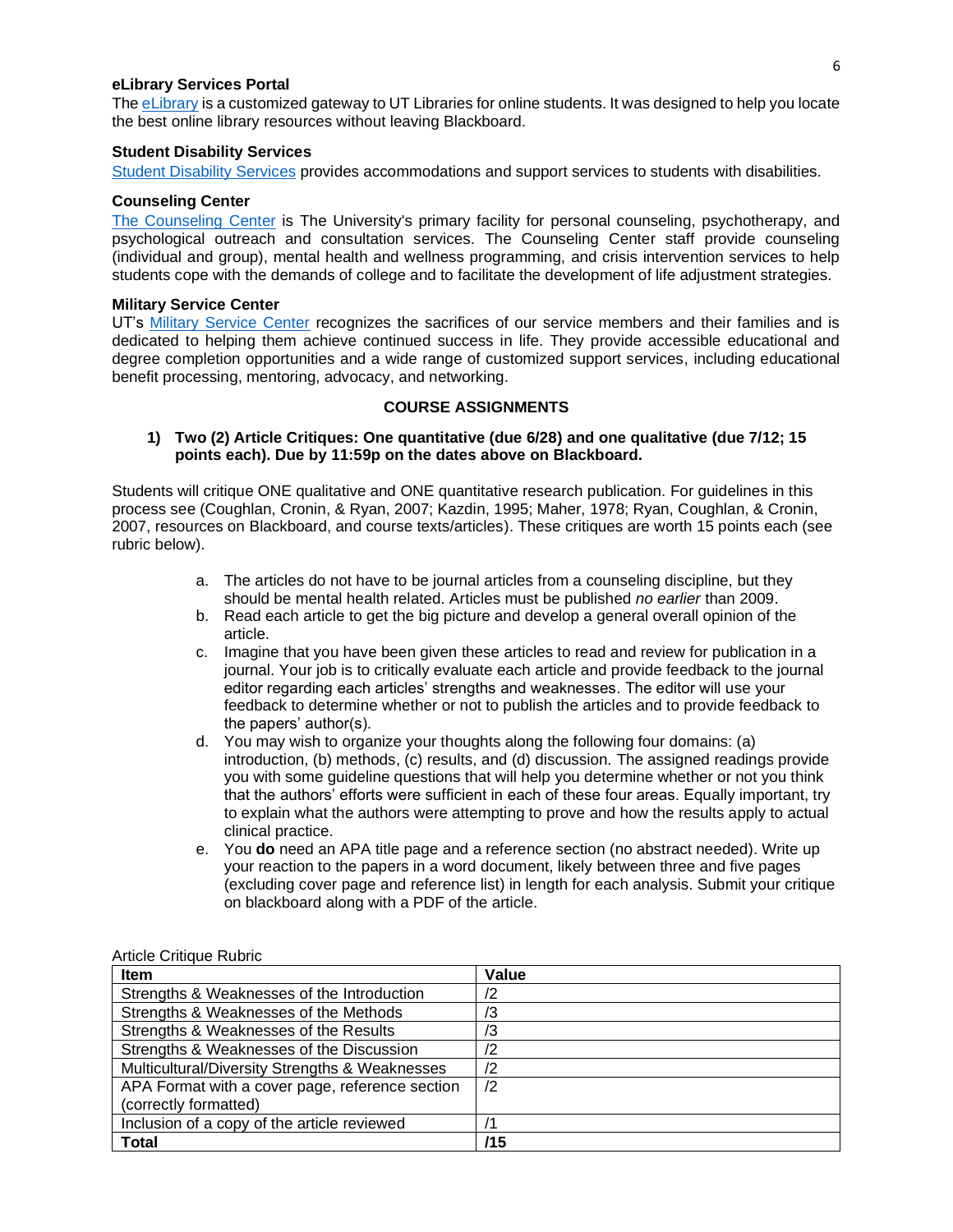# **2) Quizzes (throughout the semester, 5 points each, 15 points total)**

Throughout the semester students will be given quizzes to assess levels of student engagement and learning. Each quiz is worth 5 points. These quizzes are embedded in Modules 1, 2, and 11.

# **3) Research Proposal (due 8/5, 25 points):**

This is the summative course assignment and is worth 25 points. Students are required to provide a written proposal that addresses the following points:

A: Statement of the problem to include research questions and hypotheses.

- B: Thorough literature review.
- C: Outline of research design
- D: Data collection methods
- E: Data analysis procedures
- F: Study limitations and implications

Papers will be APA formatted to include a cover page, abstract, and reference list. Papers should be at least 12 pages of content (excluding cover, abstract, references), but no more than 20 pages. Students will work on the assignment over the course of the semester via smaller assignments (see below) and receive instructor feedback for integration into the assignment.

Students will establish a research question that relates to professional counseling in a variety of ways. This research question could be a program evaluation, an establishment of evidence-based practices, a qualitative design, or quantitative design. Please select a research question/topic that you are passionate about and want to invest your time in learning more throughout the semester.

As this is a large project, components of the project will be turned in as drafts throughout the semester to encourage you to continually work on the project and so you may receive feedback from the instructor on the strengths and weaknesses components of the project. It is expected that students will turn in drafts on-time and include the feedback received into their final draft.

Draft items and various due dates are listed on the course schedule below. Their point values are articulated in the table above.

| Item                                                                            | Value      |
|---------------------------------------------------------------------------------|------------|
| Background and statement of the research problem. This will include             | $\sqrt{2}$ |
| relevant demographic information and/or background data and the rationale       |            |
| for this research in counseling/counselor education.                            |            |
| Clear research question(s) and hypotheses (if applicable for quantitative       | /2         |
| designs).                                                                       |            |
| A thorough literature review to include counseling and other related            | /4         |
| literature to student's research question. This literature review should follow |            |
| the "funnel" format and logically support student research question.            |            |
| Outline of the research design (such as qualitative or quantitative) and        | /2         |
| rationale for such method.                                                      |            |
| Clear presentation of data collection methods (sampling/sampling                | $\sqrt{4}$ |
| strategies and locations, procedures [such as interviews, surveys, etc.], and   |            |
| instruments and/or interview protocols used).                                   |            |
| Clear articulation of data analysis procedures following the appropriate        | /2         |
| steps of the quantitative or qualitative method selected.                       |            |
| Study Implications in counseling/counselor education and possibly other         | /2         |
| related fields.                                                                 |            |
| Study Limitations (validity, reliability, internal consistency limits).         | /2         |
| Clear writing with appropriate grammar, mechanics, and punctuation, etc.        | /2         |
| Correct APA7 format to include cover page, abstract, and references.            | /2         |
| >11 but <20 pages in length                                                     | /1         |
| Total                                                                           | /25        |

### Research Proposal Rubric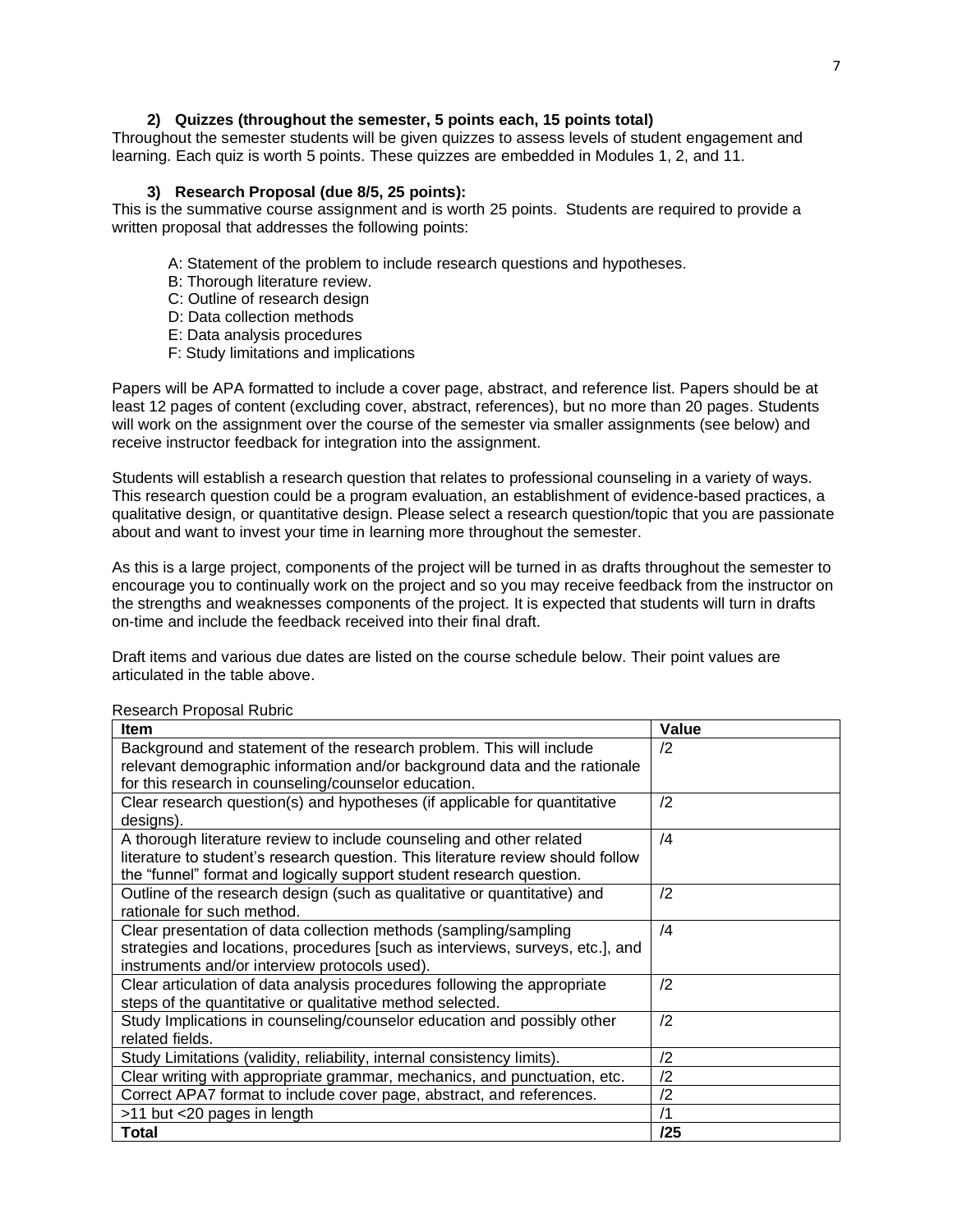# **Course Outline**

| <b>Module</b>  | <b>Date</b> | <b>Assigned Reading/Topic/Assignments Due (Bold)</b>                                                                                                                                               |
|----------------|-------------|----------------------------------------------------------------------------------------------------------------------------------------------------------------------------------------------------|
| 1              | 5/17        | Quiz 1<br>CH1: Current Issues in Counseling Research<br>CH2: Ethics in Counseling Research<br>O'Hara et al., 2016 (on BB)<br>ACA Code of Ethics, 2014 (on BB)<br>Standards F8a, F8j                |
| $\overline{2}$ | 5/24        | <b>RQs/Hypotheses Assignment</b><br>Quiz 2<br>CH3: Reviewing Literature<br>CH4: Methodological Issues<br>CH5: Basic Statistical Concepts Pt.1<br>Standards F7g, F7h, F8a, F8j                      |
| 3              | 5/31        | <b>Memorial Day - No class</b>                                                                                                                                                                     |
| 4              | 6/7         | <b>Background/Problem Assignment</b><br>CH5: Basic Statistical Concepts Pt.2<br>Standards F7g, F7h                                                                                                 |
| 5              | 6/14        | <b>Literature Review Outline Assignment</b><br><b>CH6: Experimental Designs</b><br>CH 7: Predictive Designs<br>Standards F8b, F8d, F8f, F8g, F8h, F8i                                              |
| 6              | 6/21        | *Online Week - Discussion Boards due by 11:59PM *<br><b>Quantitative Article Critique Assignment</b><br>CH13: Survey Designs<br>CH8: Single Case Designs<br>Standards F8b, F8d, F8f, F8g, F8h, F8i |
| $\overline{7}$ | 6/28        | <b>Research Design/Methods/Data Collection Assignment</b><br>CH9: Case Study<br>Qualitative 101 (on BB)<br>Standards F8b, F8d, F8f, F8g, F8h, F8i                                                  |